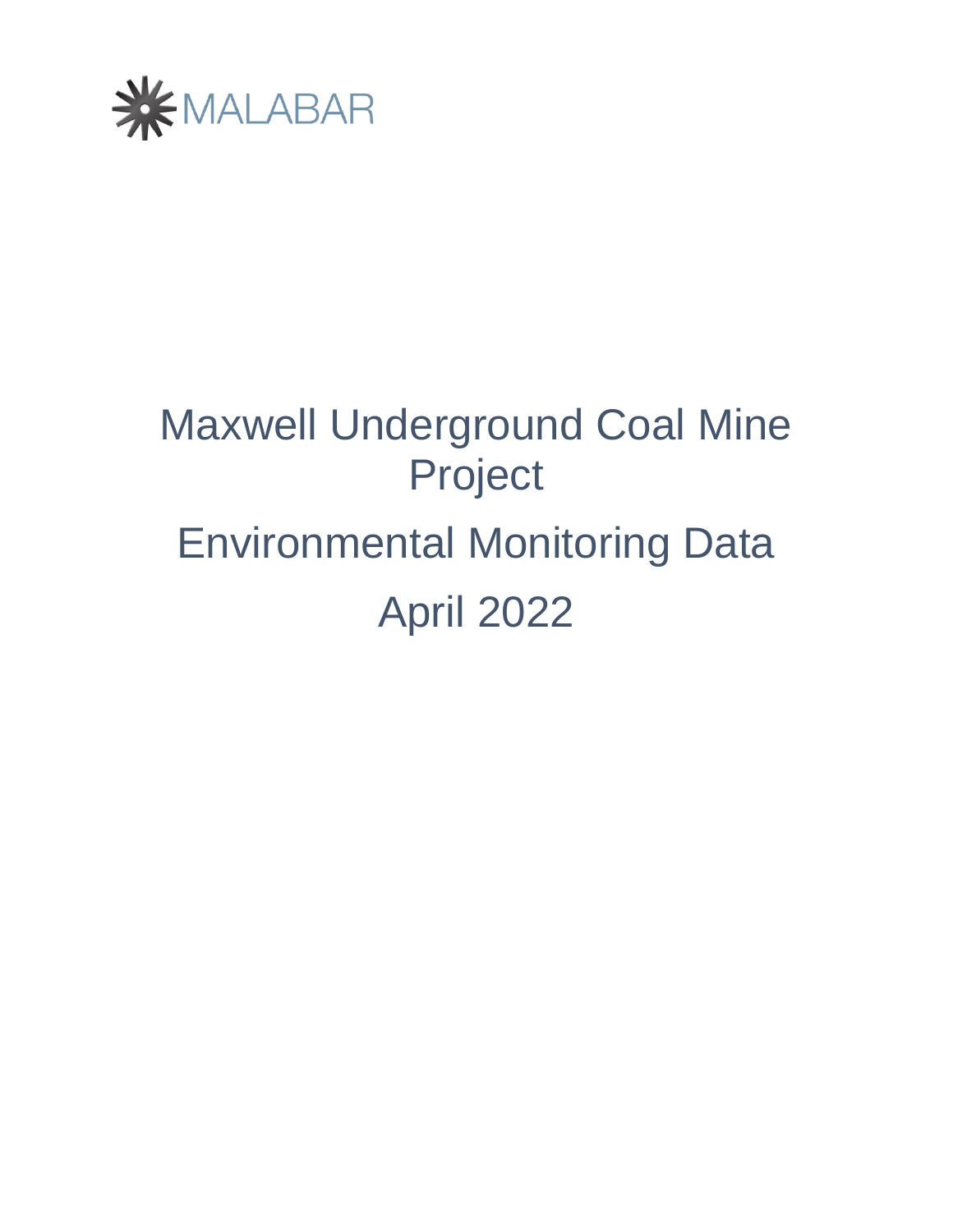# **1 INTRODUCTION**

The Maxwell Underground Coal Mine Project is owned by Maxwell Ventures (Management) Pty Limited. This report has been compiled to present environmental monitoring data for the Maxwell Underground Coal Mine Project Environment Protection Licence 1323. This report complies with Section 66(6) of the *Protection of the Environment Operations Act 1997*.

A summary of the Licence details is provided in **Table 1**.

| <b>Environment Protection</b><br><b>Licence Number</b> | 1323                                                                                           |
|--------------------------------------------------------|------------------------------------------------------------------------------------------------|
| <b>Licensee Details</b>                                | Maxwell Ventures (Management) Pty Limited<br>Private Mail Bag 9<br>Muswellbrook NSW 2333       |
| <b>Premises</b>                                        | Maxwell Underground Coal Mine Project<br><b>Thomas Mitchell Drive</b><br>Muswellbrook NSW 2333 |
| <b>Link to the EPA Register</b>                        | http://app.epa.nsw.gov.au/prpoeoapp/                                                           |
| <b>Reporting Month</b>                                 | April 2022                                                                                     |
| <b>Date of Publication</b>                             | 30 May 2022                                                                                    |
| <b>Version</b>                                         | 1                                                                                              |
| <b>Correction Log</b>                                  |                                                                                                |

**Table 1. A summary of licence and report details**

## **2 MONITORING RESULTS**

Air quality monitoring results are provided in **[Table 2](#page-2-0)**.

Blast monitoring results are provided in **[Table 3](#page-3-0)**

Noise monitoring results are provided in **[Table 4](#page-4-0)**.

Maps of monitoring locations are provided in **[Appendix 1](#page-7-0)**.

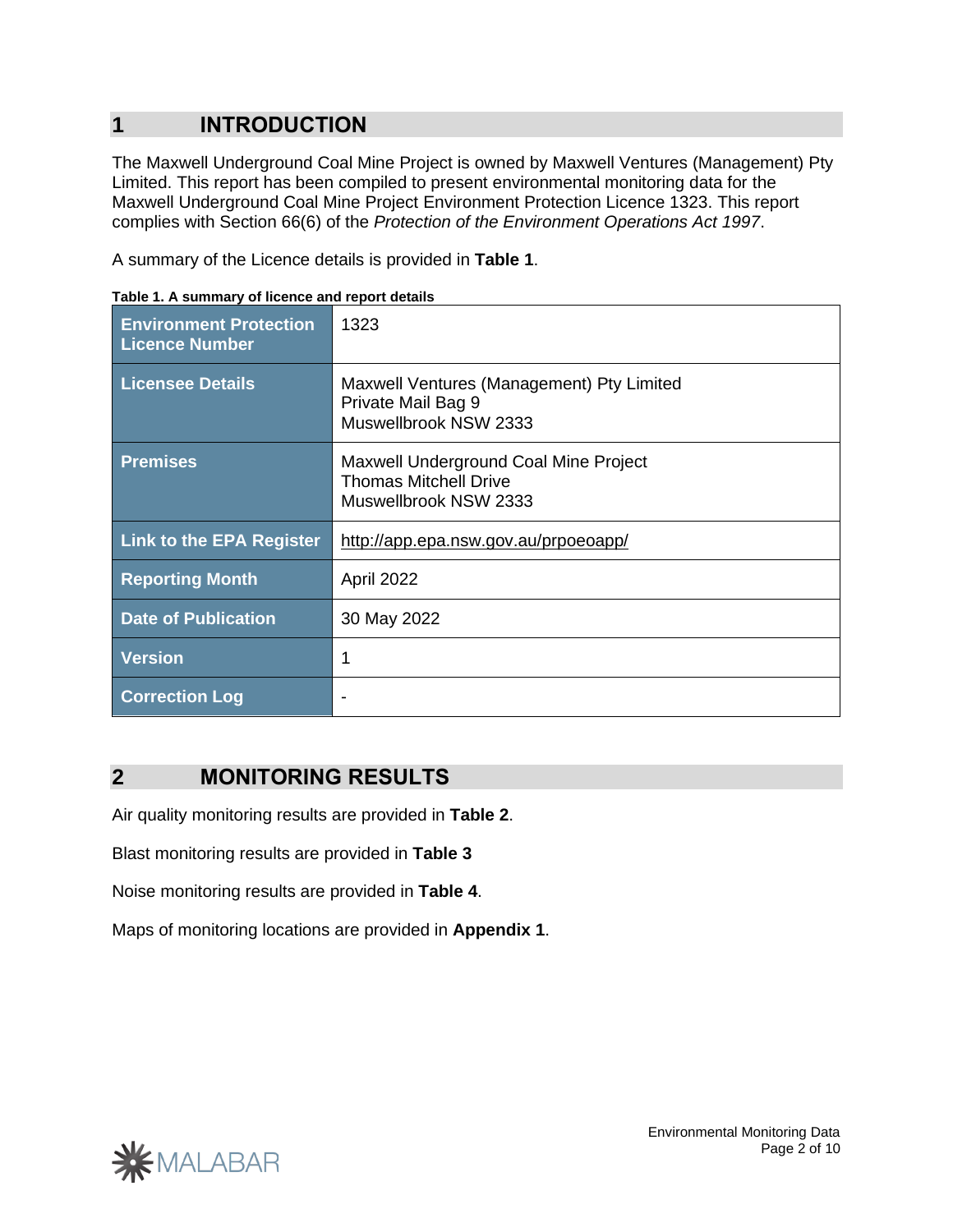#### **Table 2. Air quality monitoring results for April 2022**

| EPA identification<br>no. | Sampling point | period<br>Sampling<br>start date | eriod<br>ate<br>$\Omega$<br>ਠ<br>ō<br>Sampling<br>finished | sure<br>mea<br>৳<br>ji        | period<br>Averaging | <b>Monitoring frequency</b> | value<br>Minimum | value<br><b>Mean</b> | value<br>Median | value<br>Maximum |
|---------------------------|----------------|----------------------------------|------------------------------------------------------------|-------------------------------|---------------------|-----------------------------|------------------|----------------------|-----------------|------------------|
| 8                         | ES-01          | 01/04/2022                       | 30/04/2022                                                 | micrograms per<br>cubic metre | 5 minutes           | Continuous                  | 0                | 19                   | 9               | 1718             |
| 9                         | ES-02          | 01/04/2022                       | 30/04/2022                                                 | micrograms per<br>cubic metre | 5 minutes           | Continuous                  | 0                | $\overline{7}$       | 7               | 82               |
| 10                        | ES-03          | 01/04/2022                       | 30/04/2022                                                 | micrograms per<br>cubic metre | 5 minutes           | Continuous                  | 0                | 146                  | $\overline{7}$  | 4037             |
| 11                        | ES-04          | 01/04/2022                       | 30/04/2022                                                 | micrograms per<br>cubic metre | 5 minutes           | Continuous                  | 0                | 12                   | 12              | 62               |

<span id="page-2-0"></span>As stated in previous reports, a large range of values from the E-Sampler at site ES-03 have been recorded and are deemed spurious. To enable further diagnosis, a replacement device was temporarily installed at ES-03 on 3 February 2022. Due to a failure of the solar panel controller, the replacement did not record data from 28/03/2022 to 5/04/2022, when the controller was replaced and the original E-Sampler was re-installed. Equipment performance was deemed acceptable until 17/4/22 0:55hrs when PM10 values ranged from >1500µg/m3 to 4000µ/m3 and did so intermittently for short periods throughout the remainder of the month. The scheduled calibration on 28/4/22 noted a 'Solenoid error' on the operating screen; all other checks passed (leak check, temperature, pressure, flow, battery etc). Due to the ongoing issues with the E-Samplers and a lack of alternative hire equipment, Malabar conducted a review of alternatives, obtained a quotation for a replacement and in May 2022 prepared an application to the EPA to vary the EPL to permit an alternative to the E-Sampler.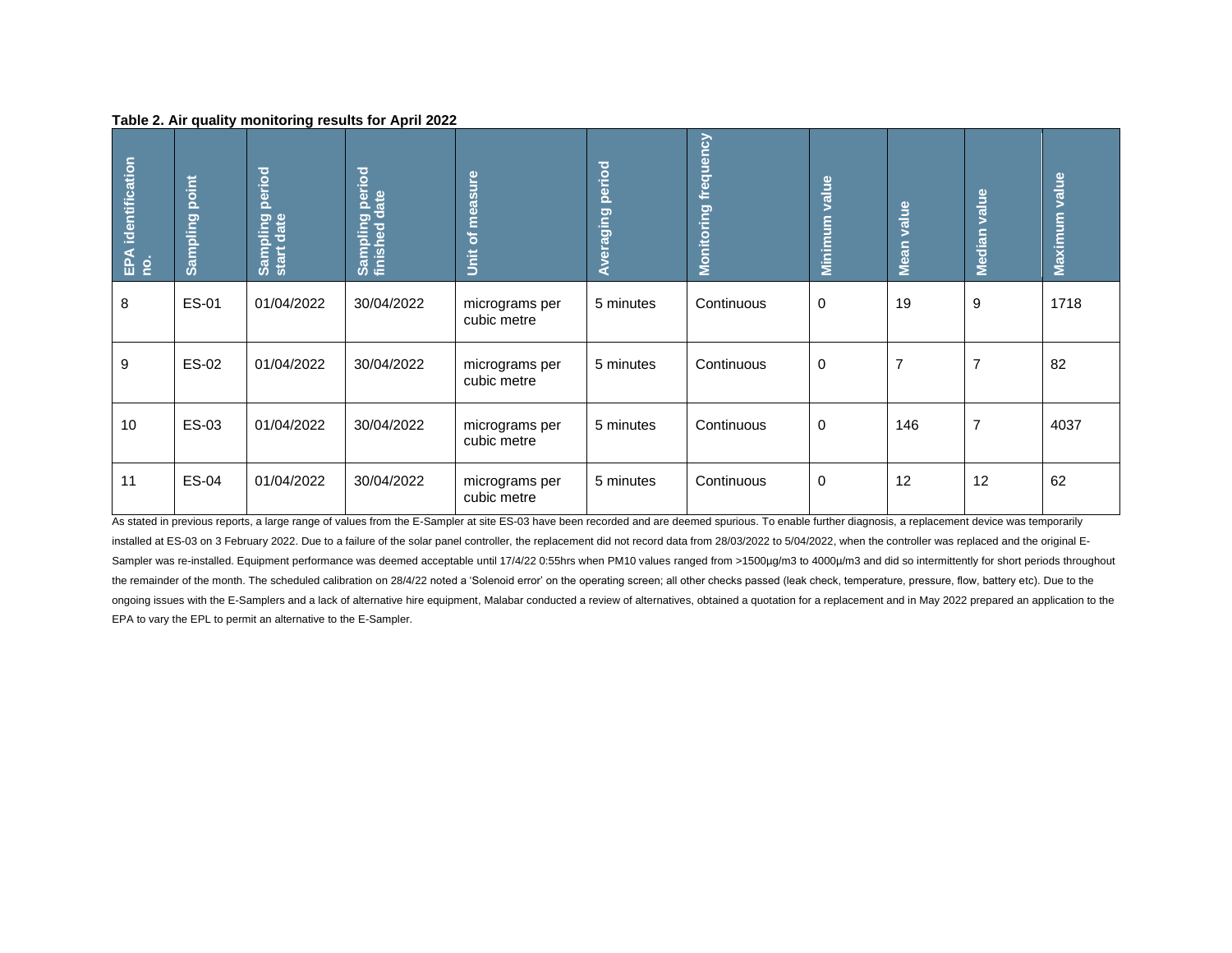#### **Table 3. Blast monitoring results for April 2022**

<span id="page-3-0"></span>

| EPA identification no. | point<br>Sampling                         | blast<br>৳<br>Date<br>and<br>Time | <b>nal report</b><br>obtained<br>final<br>Date | Unit of measure | period<br>Averaging | Measured value                         | limit<br>percentile<br>100 | limit<br>percentile<br>95 | Exceedance (yes/no) | Observations |  |  |  |
|------------------------|-------------------------------------------|-----------------------------------|------------------------------------------------|-----------------|---------------------|----------------------------------------|----------------------------|---------------------------|---------------------|--------------|--|--|--|
| 13                     | Monitoring<br>location<br>BM1             |                                   |                                                |                 |                     |                                        |                            |                           |                     |              |  |  |  |
| 14                     | Monitoring<br>location<br>BM <sub>2</sub> |                                   |                                                |                 |                     | No blasting occurred during April 2022 |                            |                           |                     |              |  |  |  |
| 15                     | Monitoring<br>location<br>BM3             |                                   |                                                |                 |                     |                                        |                            |                           |                     |              |  |  |  |



Environmental Monitoring Data Page 4 of 10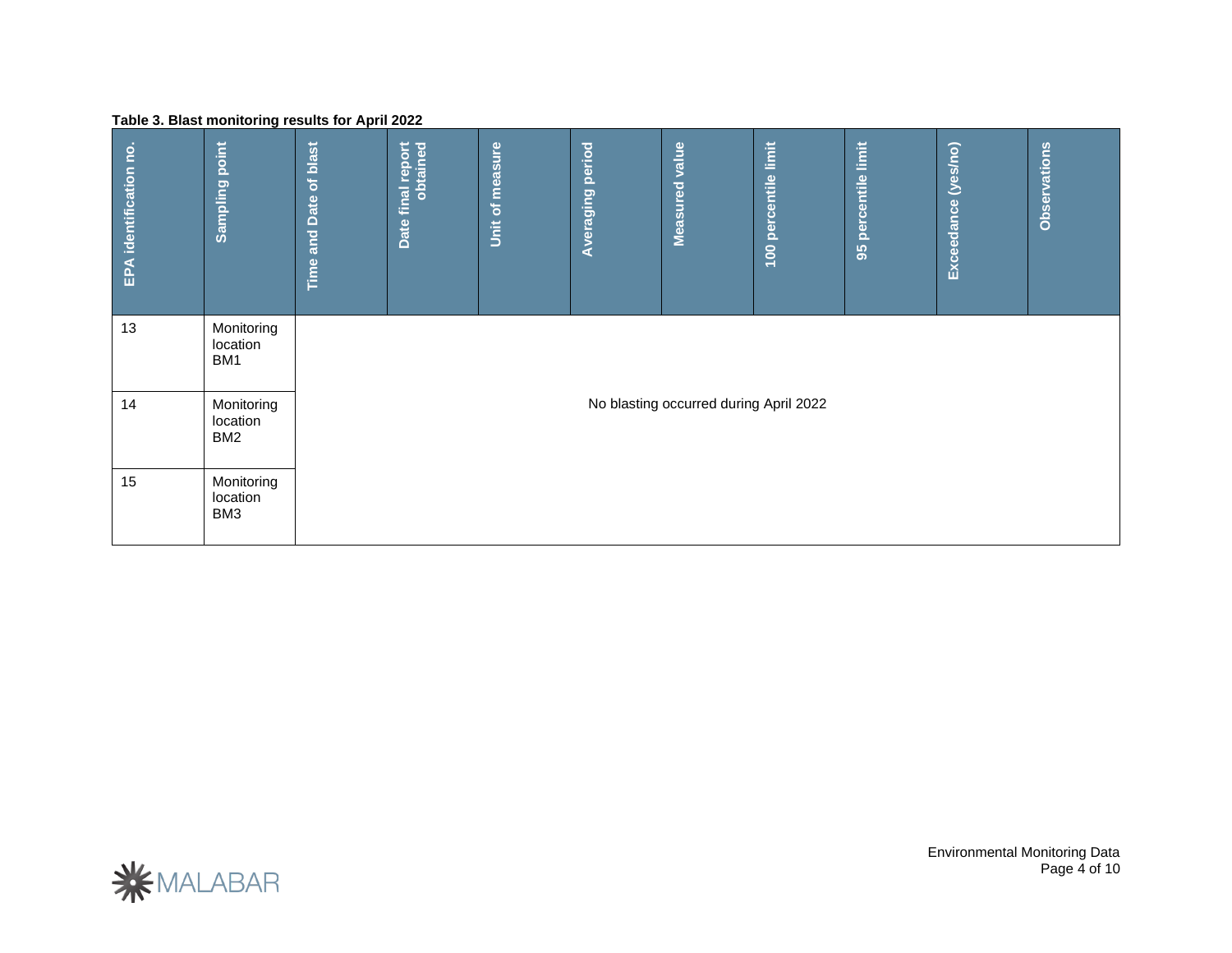## **Table 4. Noise monitoring results for 20 April 2022**

<span id="page-4-0"></span>

| <b>EPA</b><br>identification no. | <b>Sampling point</b>                                                                                                                                  | Day (LA eq (15 minute)) |                | Evening (LA eq (15<br>minute) |                | Night (LA eq (15 minute)) |                | Night (LA1 (1 minute)) |                |                        |                      |
|----------------------------------|--------------------------------------------------------------------------------------------------------------------------------------------------------|-------------------------|----------------|-------------------------------|----------------|---------------------------|----------------|------------------------|----------------|------------------------|----------------------|
|                                  |                                                                                                                                                        | <b>Criteria</b>         | Noise<br>Level | Criteria                      | Noise<br>Level | Criteria                  | Noise<br>Level | <b>Criteria</b>        | Noise<br>Level | Exceedance<br>(yes/no) | <b>Observations</b>  |
| 16                               | NM <sub>1</sub>                                                                                                                                        | 45                      | 65             | 41                            | 64             | 41                        | 52             | 52                     | 77             | No                     | Project<br>inaudible |
| 17                               | NM <sub>2</sub>                                                                                                                                        | 44                      | 44             | 40                            | 41             | 40                        | 40             | 52                     | 61             | No                     | Project<br>inaudible |
| 18                               | NM <sub>3</sub>                                                                                                                                        | 40                      | 57             | 35                            | 54             | 35                        | 51             | 52                     | 75             | No                     | Project<br>inaudible |
| $\overline{\phantom{0}}$         | NM4                                                                                                                                                    | 40                      | 71             | 35                            | 68             | 35                        | 60             | 52                     | 89             | No                     | Project<br>inaudible |
| <b>Additional Information</b>    |                                                                                                                                                        |                         |                |                               |                |                           |                |                        |                |                        |                      |
| Date of Final<br>Report          | 16 May 2022                                                                                                                                            |                         |                |                               |                |                           |                |                        |                |                        |                      |
| Weather<br>Conditions            | Wind speed 1.3–4.7 m/s. No rain during monitoring.                                                                                                     |                         |                |                               |                |                           |                |                        |                |                        |                      |
| Notes                            | Measured noise sources included traffic, birds, insects, frogs. The Maxwell Underground Coal Mine Project was inaudible at all locations and<br>times. |                         |                |                               |                |                           |                |                        |                |                        |                      |



Environmental Monitoring Data Page 5 of 10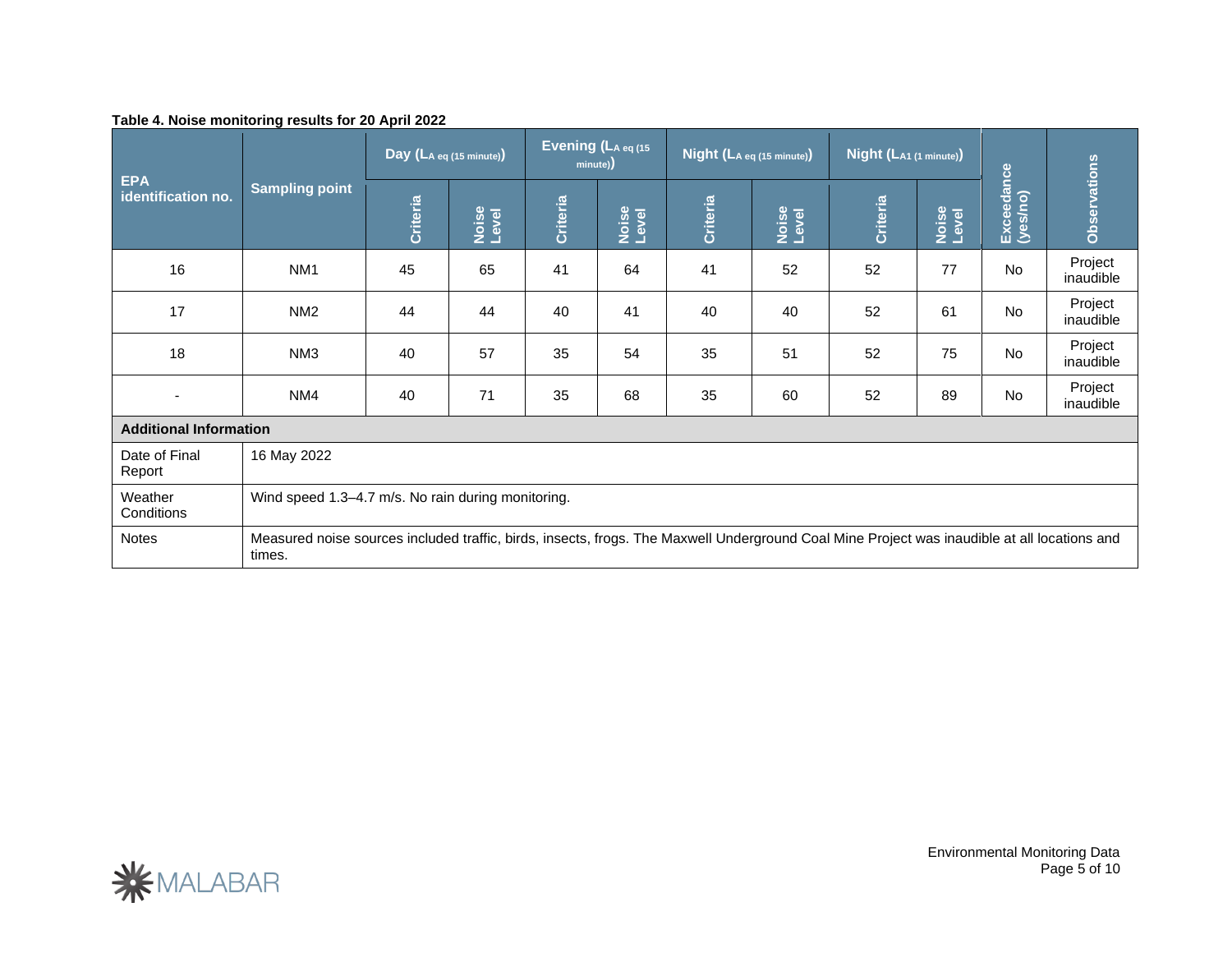## **Table 5. Noise monitoring results for 21 April 2022**

|                                  | <b>Sampling point</b>                                                                                                                                  | Day (LA eq (15 minute)) |                | Evening (LA eq (15<br>minute) |                | Night (LA eq (15 minute)) |                | Night (LA1 (1 minute)) |                |                        |                      |
|----------------------------------|--------------------------------------------------------------------------------------------------------------------------------------------------------|-------------------------|----------------|-------------------------------|----------------|---------------------------|----------------|------------------------|----------------|------------------------|----------------------|
| <b>EPA</b><br>identification no. |                                                                                                                                                        | <b>Criteria</b>         | Noise<br>Level | Criteria                      | Noise<br>Level | Criteria                  | Noise<br>Level | Criteria               | Noise<br>Level | Exceedance<br>(yes/no) | <b>Observations</b>  |
| 16                               | NM <sub>1</sub>                                                                                                                                        | 45                      | 67             | 41                            | 59             | 41                        | 50             | 52                     | 79             | No                     | Project<br>inaudible |
| 17                               | NM <sub>2</sub>                                                                                                                                        | 44                      | 52             | 40                            | 44             | 40                        | 38             | 52                     | 59             | No                     | Project<br>inaudible |
| 18                               | NM <sub>3</sub>                                                                                                                                        | 40                      | 59             | 35                            | 57             | 35                        | 48             | 52                     | 72             | No                     | Project<br>inaudible |
|                                  | NM4                                                                                                                                                    | 40                      | 69             | 35                            | 69             | 35                        | 63             | 52                     | 88             | No                     | Project<br>inaudible |
| <b>Additional Information</b>    |                                                                                                                                                        |                         |                |                               |                |                           |                |                        |                |                        |                      |
| Date of Final<br>Report          | 16 May 2022                                                                                                                                            |                         |                |                               |                |                           |                |                        |                |                        |                      |
| Weather<br>Conditions            | Wind speed 1.7-5.4 m/s. No rain during monitoring.                                                                                                     |                         |                |                               |                |                           |                |                        |                |                        |                      |
| <b>Notes</b>                     | Measured noise sources included traffic, birds, insects, frogs. The Maxwell Underground Coal Mine Project was inaudible at all locations and<br>times. |                         |                |                               |                |                           |                |                        |                |                        |                      |

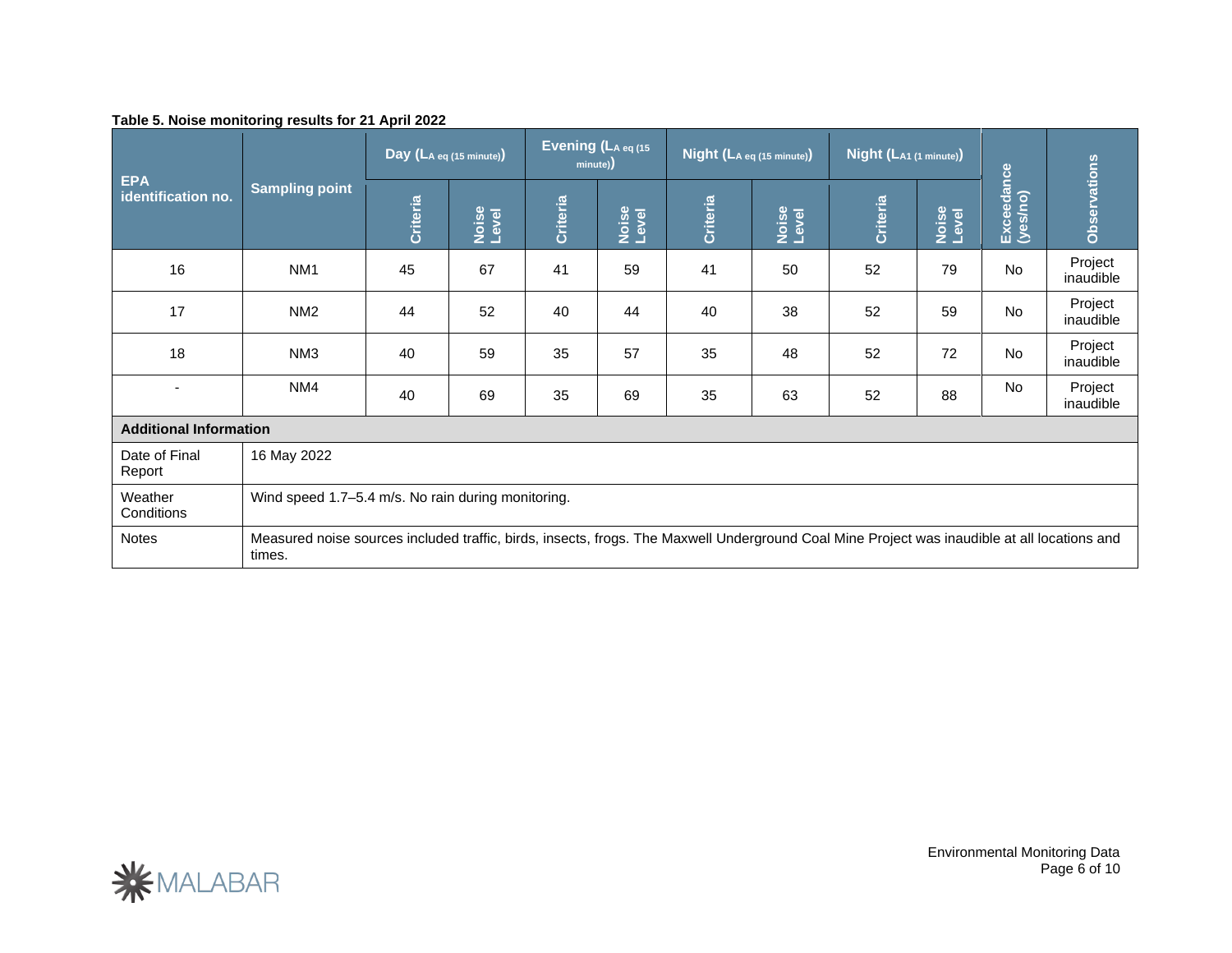## **Table 6. Noise monitoring results for 22 April 2022**

|                                  | <b>Sampling point</b>                                                                                                                                      | Day (LA eq (15 minute)) |                | Evening (LA eq (15<br>minute) |                | Night (LA eq (15 minute)) |                | Night (LA1 (1 minute)) |                |                        |                      |
|----------------------------------|------------------------------------------------------------------------------------------------------------------------------------------------------------|-------------------------|----------------|-------------------------------|----------------|---------------------------|----------------|------------------------|----------------|------------------------|----------------------|
| <b>EPA</b><br>identification no. |                                                                                                                                                            | <b>Criteria</b>         | Noise<br>Level | <b>Criteria</b>               | Noise<br>Level | <b>Criteria</b>           | Noise<br>Level | Criteria               | Noise<br>Level | Exceedance<br>(yes/no) | Observations         |
| 16                               | NM <sub>1</sub>                                                                                                                                            | 45                      | 67             | 41                            | 63             | 41                        | 61             | 52                     | 85             | No                     | Project<br>inaudible |
| 17                               | NM <sub>2</sub>                                                                                                                                            | 44                      | 43             | 40                            | 40             | 40                        | 40             | 52                     | 66             | No                     | Project<br>inaudible |
| 18                               | NM <sub>3</sub>                                                                                                                                            | 40                      | 59             | 35                            | 56             | 35                        | 52             | 52                     | 72             | <b>No</b>              | Project<br>inaudible |
| $\overline{\phantom{a}}$         | NM4                                                                                                                                                        | 40                      | 73             | 35                            | 69             | 35                        | 59             | 52                     | 82             | No                     | Project<br>inaudible |
| <b>Additional Information</b>    |                                                                                                                                                            |                         |                |                               |                |                           |                |                        |                |                        |                      |
| Date of Final<br>Report          | 16 May 2022                                                                                                                                                |                         |                |                               |                |                           |                |                        |                |                        |                      |
| Weather<br>Conditions            | Wind speed 1.0–4.6 m/s. No rain during monitoring.                                                                                                         |                         |                |                               |                |                           |                |                        |                |                        |                      |
| <b>Notes</b>                     | Measured noise sources included traffic, birds, insects, and frogs. The Maxwell Underground Coal Mine Project was inaudible at all locations<br>and times. |                         |                |                               |                |                           |                |                        |                |                        |                      |

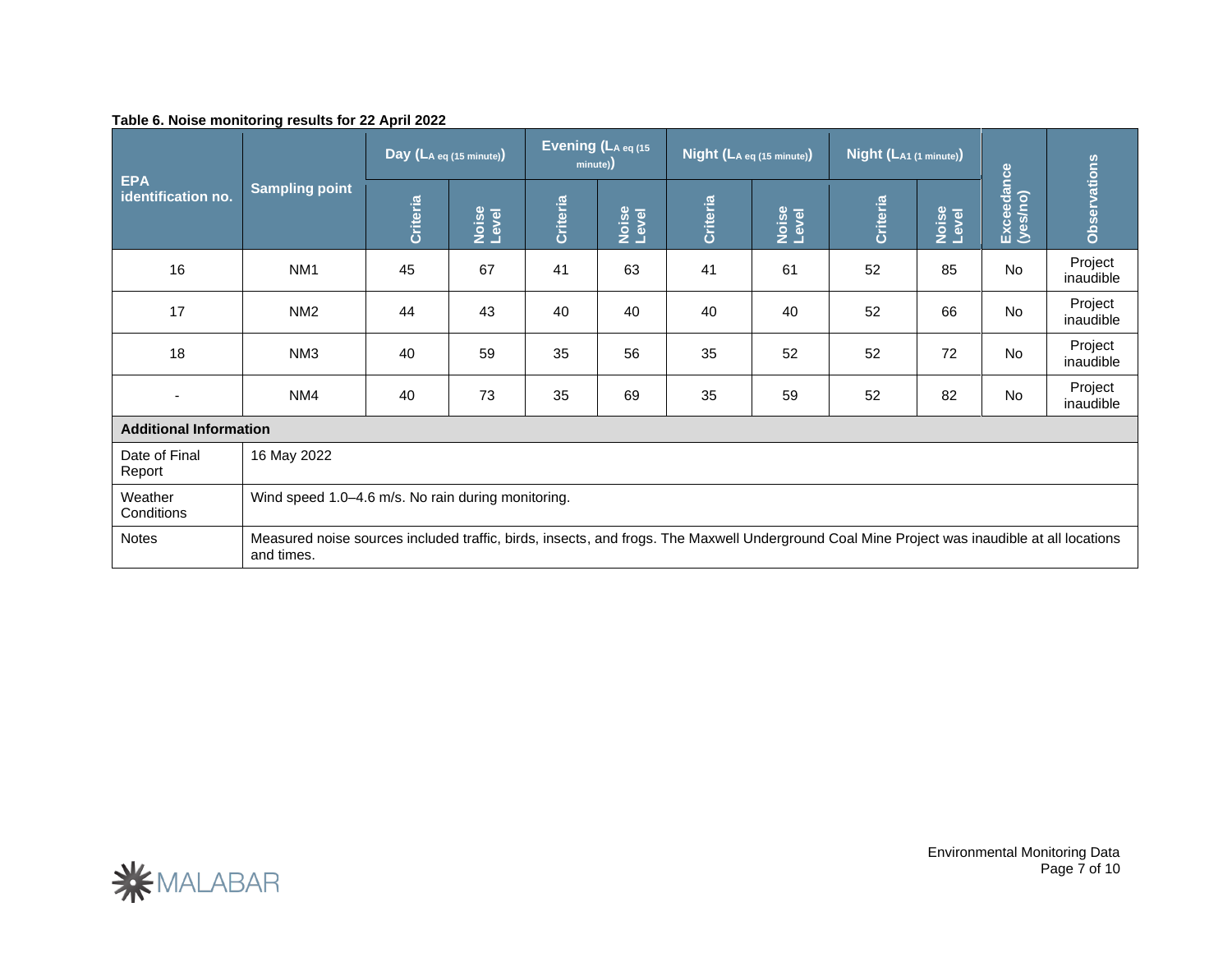# <span id="page-7-0"></span>**APPENDIX 1 – MAPS OF MONITORING LOCATIONS**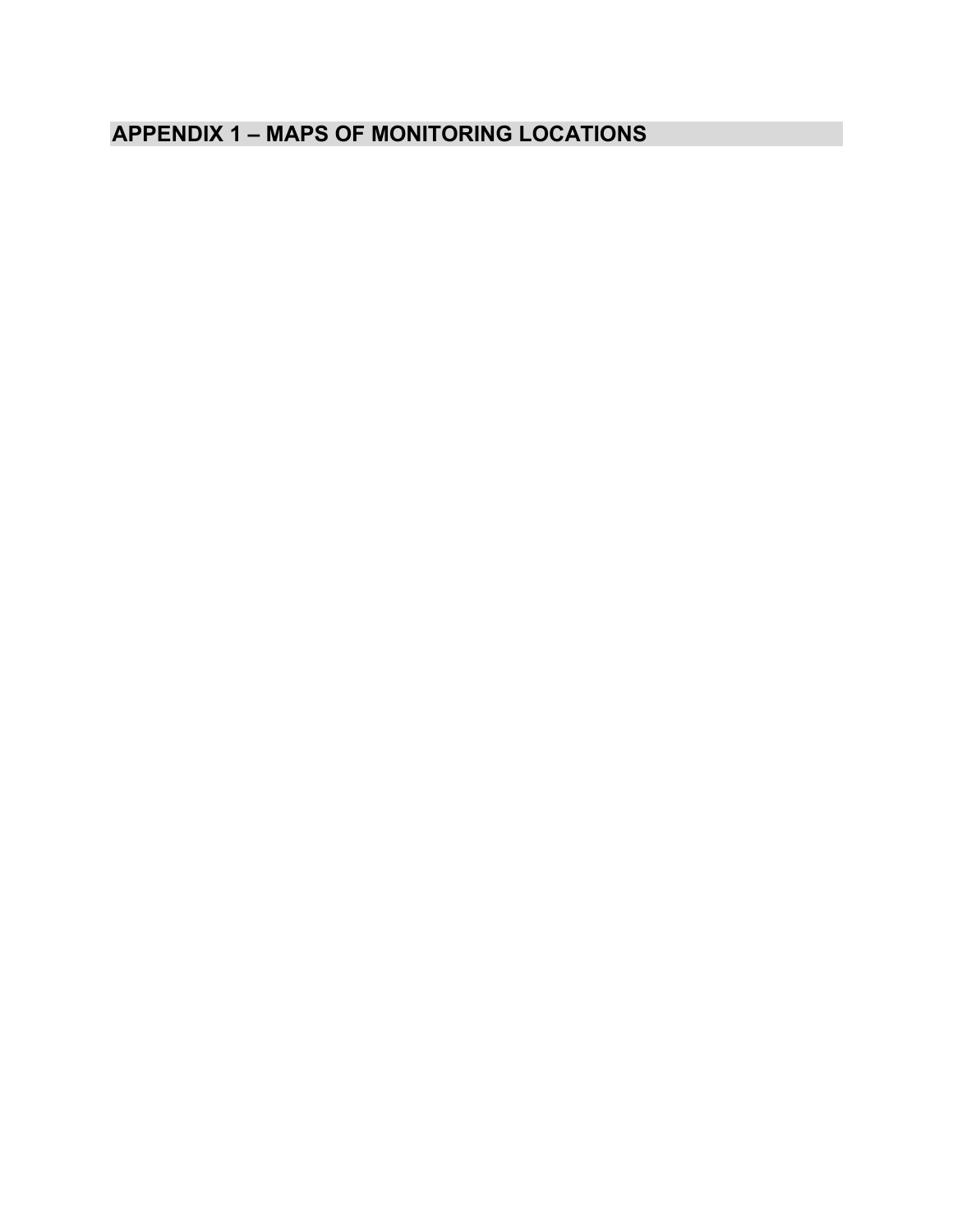



Environmental Monitoring Data Page 9 of 10